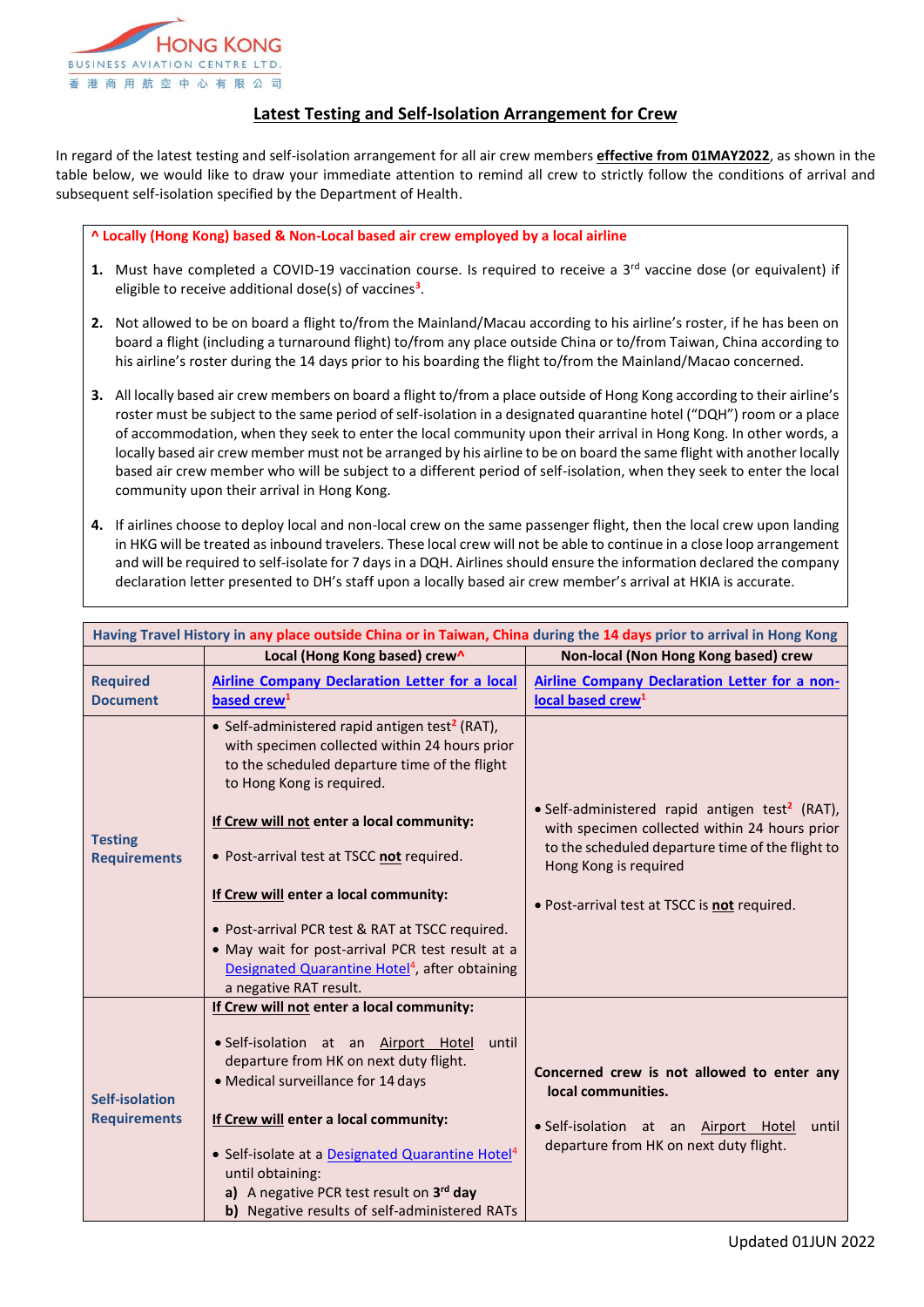

|                                                                                           | on 2 <sup>nd</sup> & 3 <sup>rd</sup> days.                                                                                          |                                                                                                                                    |
|-------------------------------------------------------------------------------------------|-------------------------------------------------------------------------------------------------------------------------------------|------------------------------------------------------------------------------------------------------------------------------------|
| <b>Post arrival</b><br>test, Transport<br>and Post-arrival<br>test<br><b>Requirements</b> | Please refer to "Exemption conditions"<br>applicable to crew members of aircraft ("air<br>crew members")" pg. 3-6 for more details. | Please refer to "Exemption conditions"<br>applicable to crew members of aircraft ("air<br>crew members")" pg.7-8 for more details. |

| ONLY having travel history in Mainland China/ Macau during the 14 days prior to arrival in Hong Kong |                                                                                           |                                                                                           |  |
|------------------------------------------------------------------------------------------------------|-------------------------------------------------------------------------------------------|-------------------------------------------------------------------------------------------|--|
|                                                                                                      | Local (Hong Kong based) crew^                                                             | Non-local (Non Hong Kong based) crew                                                      |  |
| <b>Required</b>                                                                                      | <b>Airline Company Declaration Letter for a local</b>                                     | Airline Company Declaration Letter for a non-                                             |  |
| <b>Document</b>                                                                                      | based crew <sup>1</sup>                                                                   | local based crew <sup>1</sup>                                                             |  |
| <b>Testing</b><br><b>Requirements</b>                                                                | • Pre-departure test not required.                                                        |                                                                                           |  |
|                                                                                                      | If Crew will not enter a local community:                                                 |                                                                                           |  |
|                                                                                                      | • Post-arrival test at TSCC not required.                                                 | • Pre-departure test not required.                                                        |  |
|                                                                                                      |                                                                                           | • Arrival test at TSCC is not required.                                                   |  |
|                                                                                                      | If Crew will enter a local community:                                                     |                                                                                           |  |
|                                                                                                      | • Post-arrival PCR test at TSCC required.                                                 |                                                                                           |  |
|                                                                                                      | • Must wait for arrival test result at TSCC.                                              |                                                                                           |  |
| Self-isolation<br><b>Requirements</b>                                                                | If Crew will not enter a local community:                                                 |                                                                                           |  |
|                                                                                                      | • Self-isolation not required.<br>• Stay at an Airport Hotel.                             | Concerned crew is not allowed to enter any<br>local communities.                          |  |
|                                                                                                      | If Crew will enter a local community:                                                     | • Self-isolation at an Airport Hotel until<br>departure from HK on next duty flight.      |  |
|                                                                                                      | • Self-isolation not required.                                                            |                                                                                           |  |
| <b>Post arrival</b><br>test, Transport                                                               | Please refer to "Exemption conditions                                                     | Please refer to "Exemption conditions                                                     |  |
| and Post-arrival<br>test<br><b>Requirements</b>                                                      | applicable to crew members of aircraft ("air<br>crew members")" pg. 4-6 for more details. | applicable to crew members of aircraft ("air<br>crew members")" pg. 7-8 for more details. |  |

## **Remarks**

Crew in transit at VHHH (remain on board) is exempted from the above requirements.

 The Department of Health may cancel an exemption granted to crew member if the exemption conditions are breached. Non-compliance will result in the mandatory quarantine of the crew member.

 Please remind your crew members to keep physical copies of any Letters of Certification and test reports (if applicable) with them to present to Department of Health staff on arrival.

**1.** Upon arrival at HKIA, each and every air crew member must present to DH's staff a company declaration letter issued by his airline, which must follow DH's prescribed format.

**2.** Polymerase Chain Reaction (PCR) based nucleic acid tests conducted by a laboratory or health care institution with samples collected within 48 hours prior to the scheduled departure time will also be accepted. The crew is may present the PCR test report to staff of DH when he/she enters HK. Results of tests conducted using platforms other than PCR or RAT (e.g. reverse transcription loop-mediated isothermal amplification, RT-LAMP) will not be accepted for the relevant specified boarding requirement.

**3.** An air crew member is deemed to have 'completed a COVID 19 vaccination course' if he arrives in Hong Kong on or after the 14<sup>th</sup> day after completing vaccination in manners as stipulated in the relevant Government Notices that set out the vaccination requirements applicable to general inbound travellers.

For an air crew member who arrives in Hong Kong and has completed a COVID 19 vaccination course and received additional dose(s) of vaccines, his airline should check the vaccination record of the air crew member and declare on a company declaration letter that (i) the air crew member has completed a COVID 19 vaccination course and (ii) whether the air crew member concerned is eligible for additional doses, and if eligible, he has and